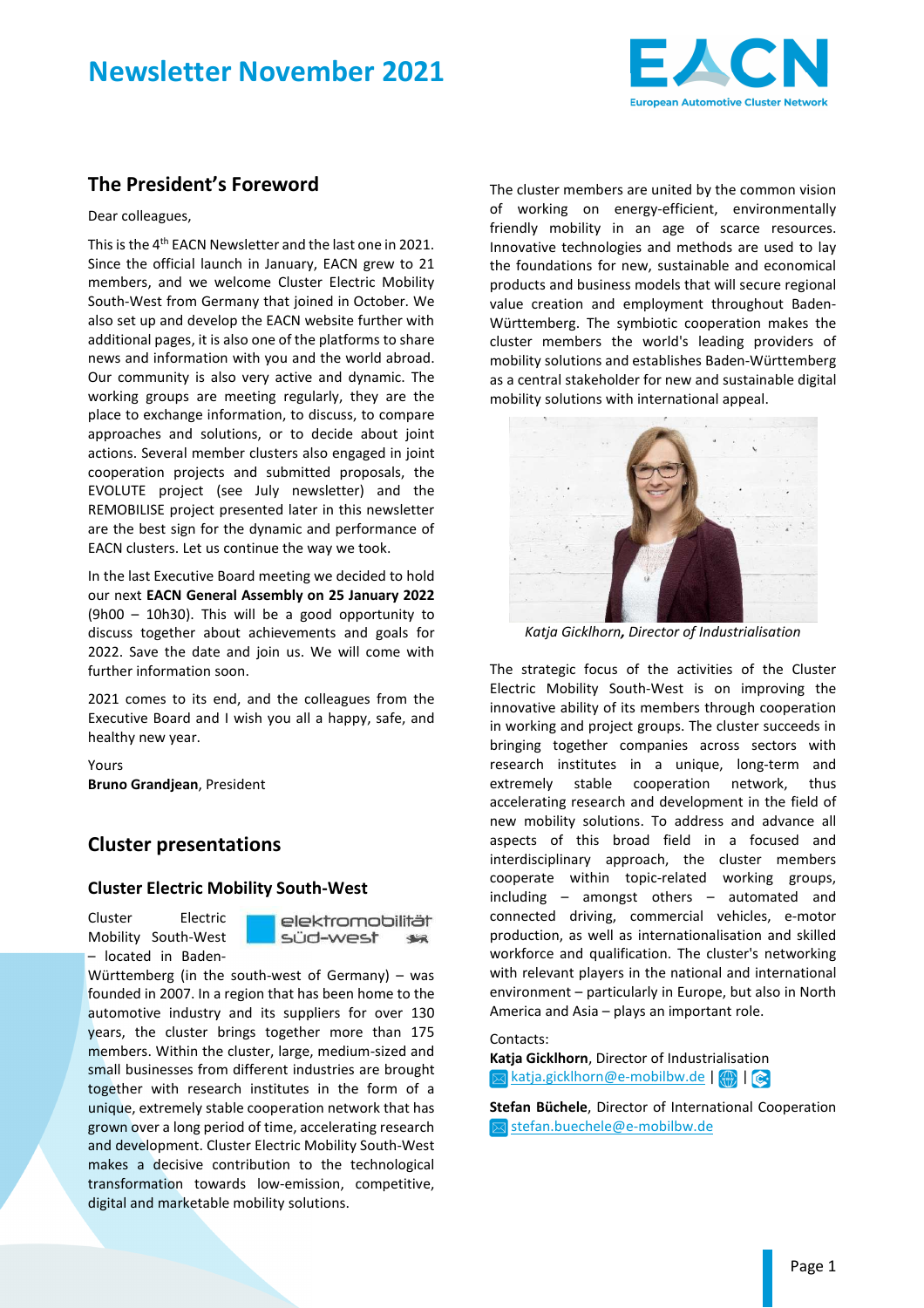# **Newsletter November 2021**



#### **AVIA - Cluster de Automoción de la Comunitat Valenciana**

AVIA is the Automotive Cluster of the Valencian Community, the multisectoral reference



entity that welcomes a total of 116 companies that represent the entire value chain of the automobile sector: manufacturers of components, services, logistics, packaging and packaging or consultants. Currently, the joint turnover of the associated companies is more than 12,200 million euros, which represents 18% of the industrial turnover of the Valencian Community. The group of companies that make up the cluster employs 24,300 people who, according to the data collected in the entity's latest strategic plan, represents 9% of employment in the region.



*Elena Lluch, General Director* 

Contact: **Elena Lluch**, Cluster Manager **Ex elena.lluch@avia.com.es | 42 | @** 

## **Members' lounge**

#### **SA&AM Cluster builds new international Partnership**

As part of the development of SA&AM Cluster's international cooperation a letter of intent with the Saxony Automotive Suppliers Network (AMZ) and Silesia Automotive & Advanced Manufacturing (SA&AM) was signed on 7<sup>th</sup> October 2021 in Katowice, Poland. This is the first, but a very important step in the cooperation between the Silesian and Saxon automotive clusters!

"We believe that the cooperation of these two similar cluster initiatives, operating in regions not far from each other where the automotive industry is an important industrial sector, will soon bring tangible benefits to both coordinators and members of both initiatives." – claims Łukasz Górecki, Director of SA&AM. "The focus is on the digitization of supply chains and the development of joint technical solutions

for the transformation process in the automotive industry." – underlines the Saxony Automotive Suppliers Network.

Joint activities of both clusters have already been planned. SA&AM will also introduce the Saxony Automotive Suppliers Network to EACN. Hopefully, EACN would soon welcome a new member!



*(fltr) Łukasz Górecki, Director of SA&AM Cluster, Dirk Vogel, Network Manager of AMZ Sachsen, and Janusz Michałek, President of the Board of Katowice Special Economic Zone – after the official signing of the collaboration agreement* 

Find out more about AMZ: https://www.amzsachsen.de/en/about-amz/

Contact: **Ewa Dudzic-Widera, SA&AM | Ewa Dudzic-Widera** 

### **Success for the first edition of Forum Hydrogen Business For Climate**

The first edition of Forum Hydrogen Business For Climate took place from 29-30 September 2021 in Belfort (FRANCE). Some figures at a glance!

- ▲ 420 C level 'H2 changemakers' from
- $\triangle$  16 nationalities
- $\blacktriangle$  70 speakers
- $\blacktriangle$  5 plenary sessions, 8 workshops
- $\triangle$  3 'in situ' visits
- ▲ 250 B2B meetings

A video of the event is available on YouTube: https://www.youtube.com/watch?v=sPnAxc6apWc.

Forum Hydrogen Business For Climate is an event organized by the cluster Pole Véhicule du Futur with the support of the French state, the Region Burgundy Franche-Comté, Pays de Montbéliard Agglomération, Belfort and Grand Belfort.

The next edition of the Forum Hydrogen Business for Climate will take place on 8-9 November 2022 in Montbéliard (FRANCE).

Contact: **Véronique Wiss | a vw@vehiculedufutur.com**